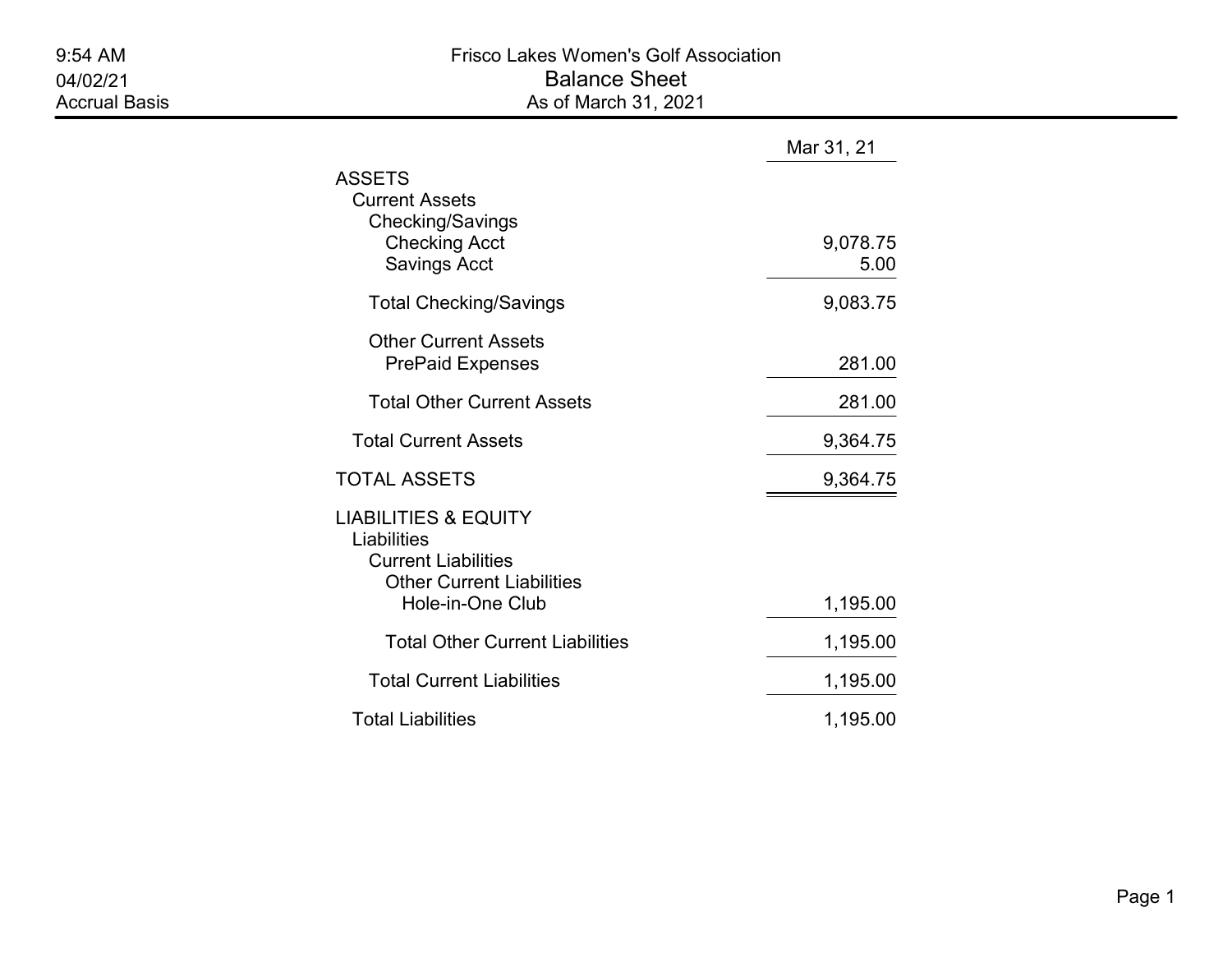|                                                  | Mar 31, 21        |  |  |
|--------------------------------------------------|-------------------|--|--|
| Equity<br><b>Retained Earnings</b><br>Net Income | 8,155.05<br>14.70 |  |  |
| <b>Total Equity</b>                              | 8,169.75          |  |  |
| TOTAL LIABILITIES & EQUITY                       | 9,364.75          |  |  |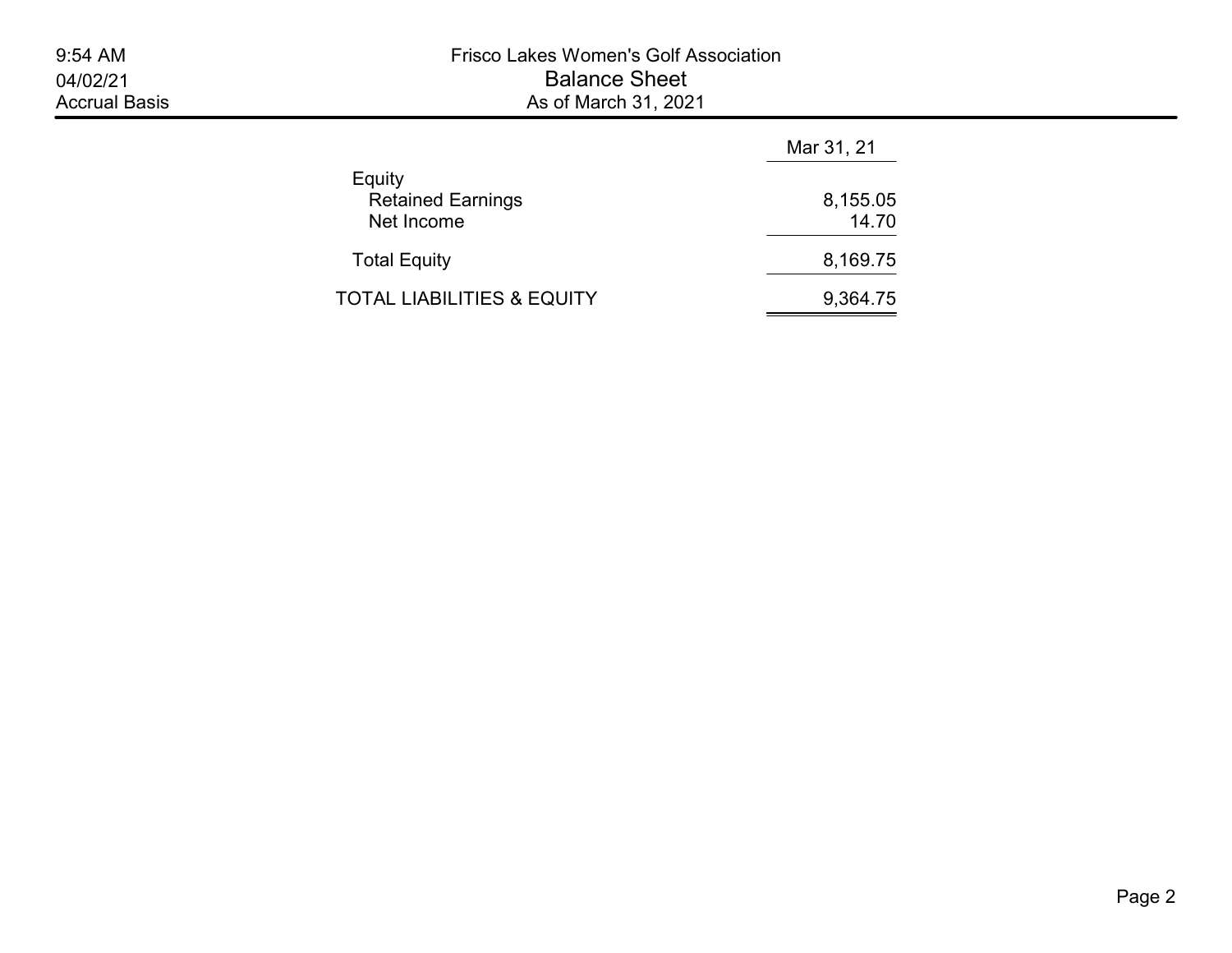|                                                                                                                                                  | Mar 21                           |
|--------------------------------------------------------------------------------------------------------------------------------------------------|----------------------------------|
| Ordinary Income/Expense<br>Income<br><b>Event Participation Fees</b>                                                                             | 0.00                             |
| <b>Event Prize Fund Fee</b><br>Interest/Dividends Earned<br><b>Member Dues</b>                                                                   | 325.00<br>0.39<br>110.00         |
| <b>Total Income</b>                                                                                                                              | 435.39                           |
| Gross Profit                                                                                                                                     | 435.39                           |
| Expense<br><b>Event Prize Fund Payouts</b><br><b>Opening Day Scramble</b><br><b>PayPal Processing Fee</b><br><b>Reconciliation Discrepancies</b> | 453.00<br>66.79<br>18.45<br>5.00 |
| <b>Total Expense</b>                                                                                                                             | 543.24                           |
| Net Ordinary Income                                                                                                                              | $-107.85$                        |
| Net Income                                                                                                                                       | $-107.85$                        |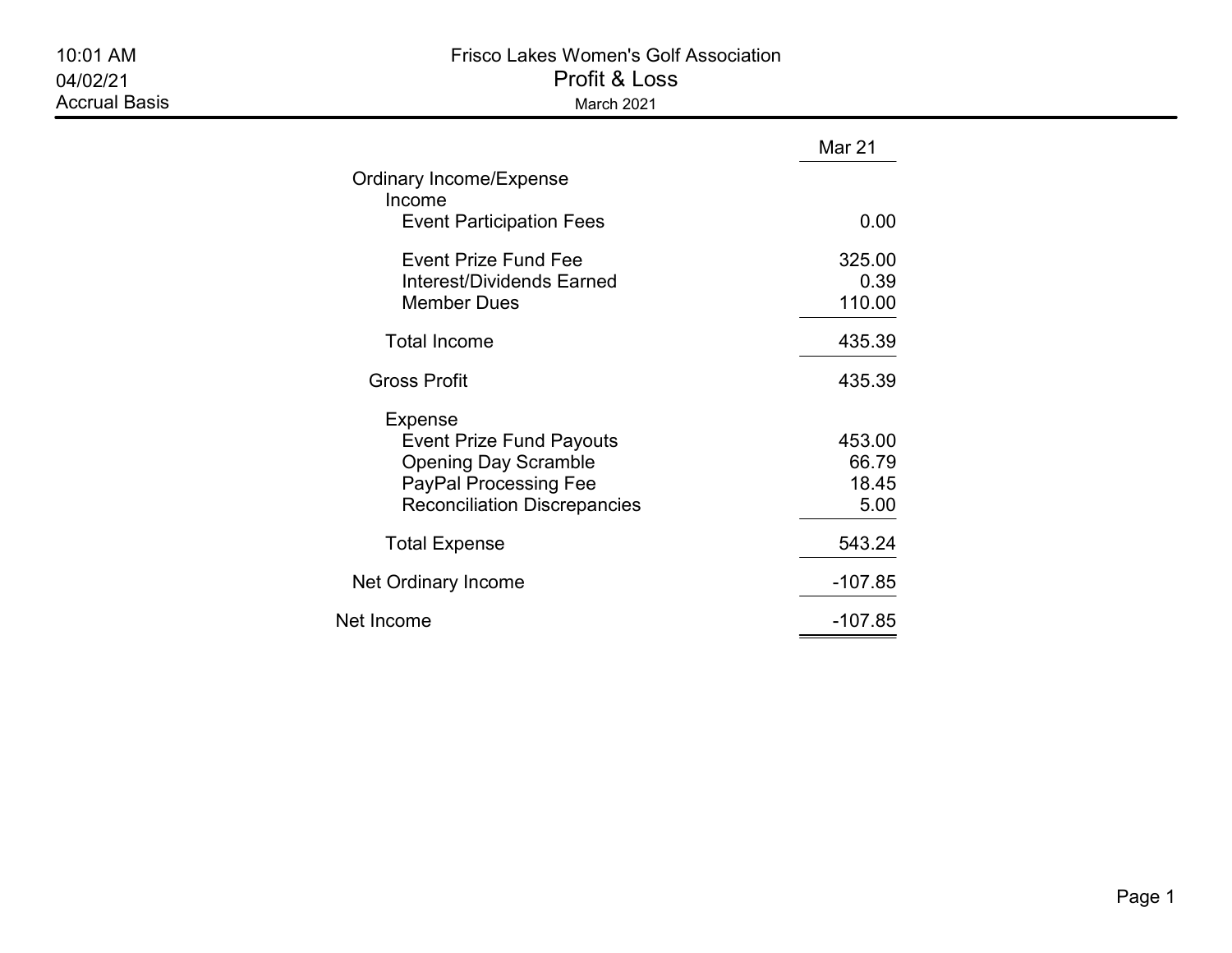## 10:03 AM Frisco Lakes Women's Golf Association 04/02/21 Custom 2021 Profit & Loss Budget vs. Actual

| Cash Basis | January through March 2021 |
|------------|----------------------------|
|------------|----------------------------|

|                                  | Administration      |               | <b>Closing Day Party Expense</b> |               | <b>Happy Hour</b> |               | <b>Member/Member Event</b> |               |
|----------------------------------|---------------------|---------------|----------------------------------|---------------|-------------------|---------------|----------------------------|---------------|
|                                  | <b>Jan - Mar 21</b> | <b>Budget</b> | Jan - Mar 21                     | <b>Budget</b> | Jan - Mar 21      | <b>Budget</b> | Jan - Mar 21               | <b>Budget</b> |
| <b>Ordinary Income/Expense</b>   |                     |               |                                  |               |                   |               |                            |               |
| Income                           |                     |               |                                  |               |                   |               |                            |               |
| <b>Event Prize Fund Fee</b>      | 0.00                |               | 0.00                             |               | 0.00              |               | 0.00                       |               |
| <b>Interest/Dividends Earned</b> | 1.20                |               | 0.00                             |               | 0.00              |               | 0.00                       |               |
| <b>Member Dues</b>               | 1,915.00            | 1,350.00      | 0.00                             |               | 0.00              |               | 0.00                       |               |
| <b>Total Income</b>              | 1,916.20            | 1,350.00      | 0.00                             |               | 0.00              |               | 0.00                       |               |
| <b>Gross Profit</b>              | 1,916.20            | 1,350.00      | 0.00                             |               | 0.00              |               | 0.00                       |               |
| <b>Expense</b>                   |                     |               |                                  |               |                   |               |                            |               |
| 9 Hole Tournament                | 0.00                |               | 0.00                             |               | 0.00              |               | 0.00                       |               |
| <b>Bank Service Charges</b>      | 0.10                | 4.00          | 0.00                             |               | 0.00              |               | 0.00                       |               |
| <b>Closing Day Party Expense</b> | 0.00                |               | 0.00                             | 1,500.00      | 0.00              |               | 0.00                       |               |
| <b>Closing Scramble</b>          | 0.00                |               | 0.00                             |               | 0.00              |               | 0.00                       |               |
| <b>Computer Software</b>         | 28.16               | 30.00         | 0.00                             |               | 0.00              |               | 0.00                       |               |
| <b>Event Prize Fund Payouts</b>  | 0.00                |               | 0.00                             |               | 0.00              |               | 0.00                       |               |
| <b>Gifts &amp; Awards</b>        | 0.00                | 250.00        | 0.00                             |               | 0.00              |               | 0.00                       |               |
| <b>Halloween Tournament</b>      | 0.00                |               | 0.00                             |               | 0.00              |               | 0.00                       |               |
| Handicap Fee                     | 928.60              | 1,430.00      | 0.00                             |               | 0.00              |               | 0.00                       |               |
| <b>Happy Hour Food</b>           | 0.00                |               | 0.00                             |               | 0.00              | 250.00        | 0.00                       |               |
| <b>Member/Member Event</b>       | 0.00                |               | 0.00                             |               | 0.00              |               | 0.00                       | 200.00        |
| <b>Miscellaneous Expenses</b>    | 0.00                | 100.00        | 0.00                             |               | 0.00              |               | 0.00                       |               |
| <b>Night Golf Expense</b>        | 0.00                |               | 0.00                             |               | 0.00              |               | 0.00                       |               |
| <b>Opening Day Party Expense</b> | 0.00                |               | 0.00                             |               | 0.00              |               | 0.00                       |               |
| <b>Opening Day Scramble</b>      | 0.00                |               | 0.00                             |               | 0.00              |               | 0.00                       |               |
| <b>PayPal Processing Fee</b>     | 18.45               | 250.00        | 0.00                             |               | 0.00              |               | 0.00                       |               |
| <b>Rules Committee Expenses</b>  | 0.00                | 100.00        | 0.00                             |               | 0.00              |               | 0.00                       |               |
| <b>Storage Fee</b>               | 671.00              | 650.00        | 0.00                             |               | 0.00              |               | 0.00                       |               |
| <b>Summer Scramble</b>           | 0.00                |               | 0.00                             |               | 0.00              |               | 0.00                       |               |
| <b>Supplies</b>                  | 60.40               | 50.00         | 0.00                             |               | 0.00              |               | 0.00                       |               |
| <b>Tips</b>                      | 0.00                | 300.00        | 0.00                             |               | 0.00              |               | 0.00                       |               |
| <b>Wildflower Party Expense</b>  | 0.00                |               | 0.00                             |               | 0.00              |               | 0.00                       |               |
| <b>Total Expense</b>             | 1,706.71            | 3,164.00      | 0.00                             | 1,500.00      | 0.00              | 250.00        | 0.00                       | 200.00        |
| <b>Net Ordinary Income</b>       | 209.49              | $-1,814.00$   | 0.00                             | $-1,500.00$   | 0.00              | $-250.00$     | 0.00                       | $-200.00$     |
| Net Income                       | 209.49              | $-1,814.00$   | 0.00                             | $-1,500.00$   | 0.00              | $-250.00$     | 0.00                       | $-200.00$     |